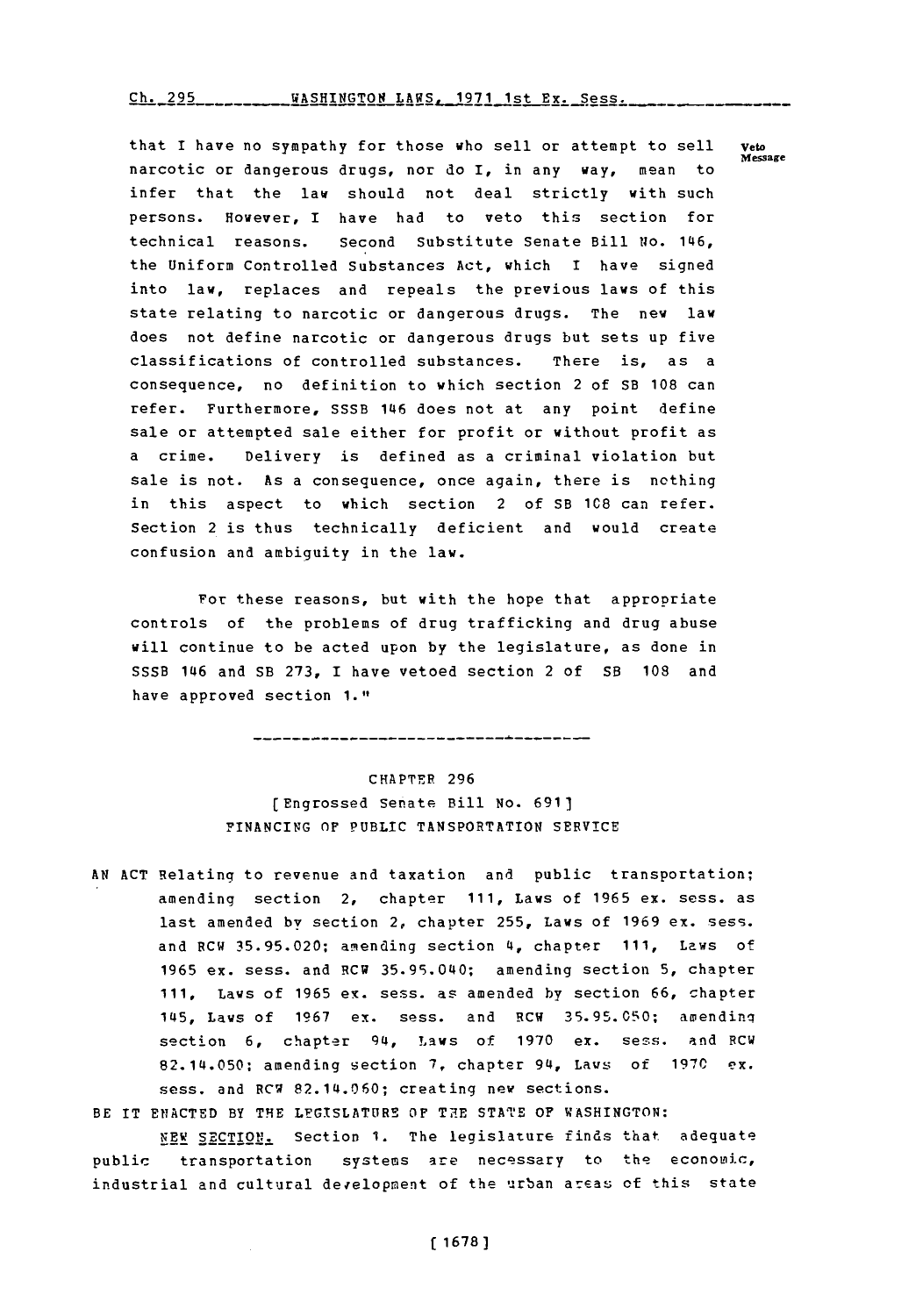and the health, welfare and prosperity of persons who reside or are employed in such areas or who engage in business therein and such systems are increasingly essential to the functioning of the urban highways of the state. The legislature further finds and declares that fares and tolls for the use of public transportation systems cannot maintain such systems in solvent financial conditions and at the same time meet the need to serve those who cannot reasonably afford or use other forms of transportation. The legislature further finds and declares that additional and alternate means of financing adequate public transportation service are necessary for the cities, metropolitan municipal corporations and counties of this state which provide such service.

NEW SECTION. Sec. 2. There is added to chapter 82.14 RCW a new section to read as follows:

The governing body upon written request **by** the mayor or other executive officer of any city within a class **AA** county, a class **AA** county or any metropolitan municipal corporation within a class **AA** county, which owns and operates a public transportation system, while not required **by** legislative mandate to do so, may, **by** resolution or ordinance for the sole purpose of providing funds for the operation, maintenance or capital needs of public transportation systems and in lieu of the excise taxes authorized **by** RCW **35.95.040,** as **n** ow or hereafter amended, submit an authorizing proposition to the voters or include such authorization in a proposition to perform the function of metropolitan public transportation pursuant to chapter **35.58** RCW and if approved **by** a majority of persons voting thereon, fix and impose a sales and use tax in accordance with the terms of this chapter to be effective on or after July 1, 1972; that such-V proposition submitted to the voters for authorization shall include language stating that such proposition shall be partially financed **by** the levying of an additional three-tenths of one percent per dollar n sales transactions within King' county: FPROVIDED, That during the fiscal year ending June **30, 1973,** no more than three million dollars of the sales and use tax levied and collected pursuant to the **1971** amendatory act may be used as qualifying matching funds to authorize a levy of motor vehicle excise taxes during such fiscal year pursuant. to chapter 255, 1st ex. sess., Laws of 1969: AND PROVIDED FURTHER, V That after June **30, 1973** nc sales or use tax leviei and collected Pursuant to the **1971** amendatory act may be used as such qualifying matching funds. Such tax shall be in addition to the tax authorized **by** RCW 82.14.030 and shall be collected from those persons who are taxable **by** the state pursuant to chapters 82.08 and **82.12** PCW upon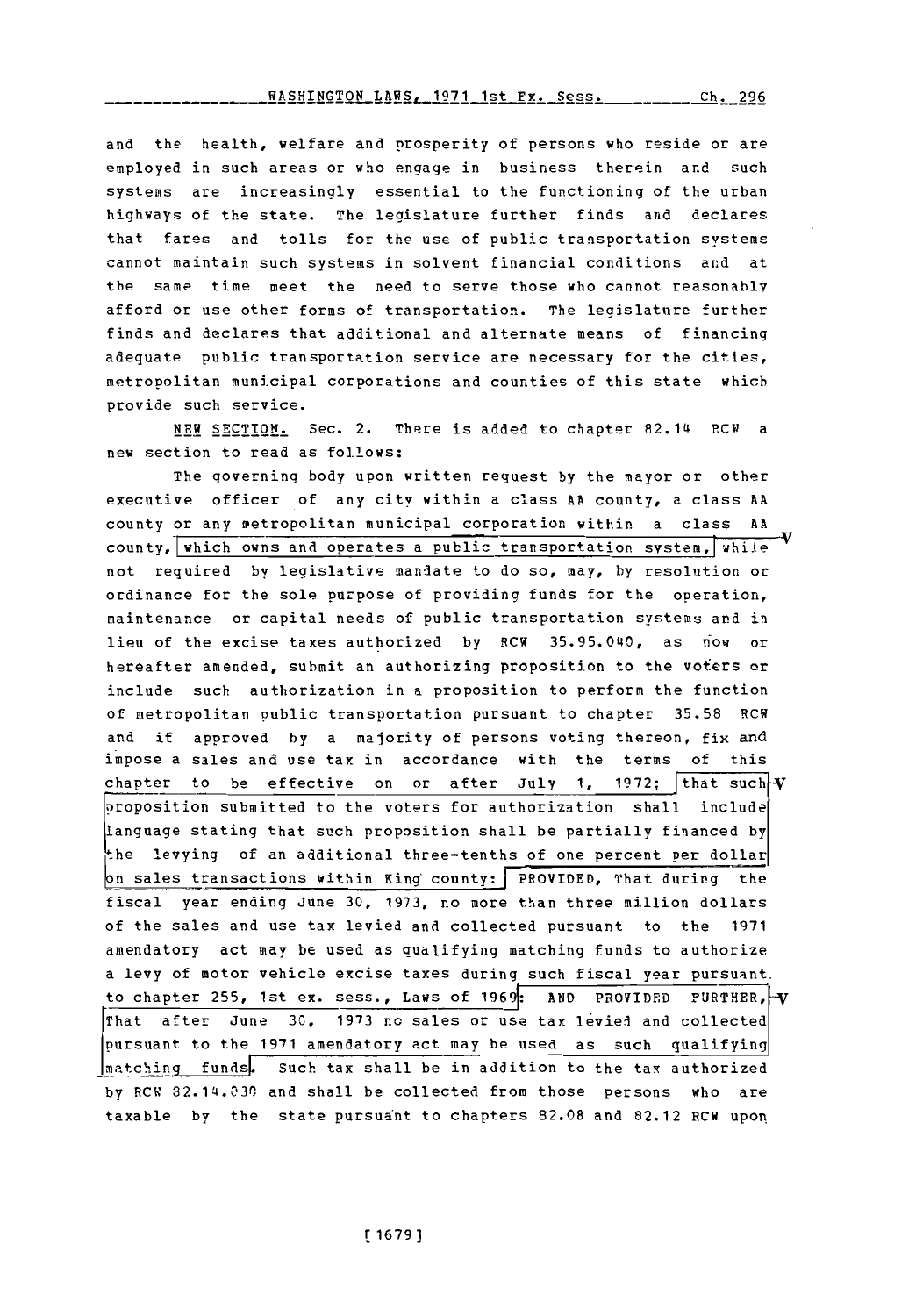## Ch. 296\_\_\_\_\_\_\_\_\_WASHINGTON\_IAWS, 1971\_1st\_Ex. Sess.

the occurrence of any taxable event within such city, county or<br>metropolitan municipal corporation as the case may be. The rate of such tax imposed by such city, county or metropolitan municipal corporation shall be three-tenths of one percent of the selling price (in the case of a sales tax) or value of the article used (in the case of a use tax): PROVIDED, HOWEVER, That in the event a<br>metropolitan municipal corporation shall impose a sales and use tax pursuant to this chapter no city or county wholly or partly within such metropolitan municipal corporation shall impose a sales and use tax pursuant to this chapter but nothing herein shall prevent such city or county from im posing sales and use taxes Pursuant to any other authorization: PROVIDED FUPTHIR, That in the event a metropolitan municipal corporation or county shall impose a sales and use tax pursuant to this **1q71** amendatory act, no city within such county or wholly or partly within such metropolitan municipal corporation shall impose an excise tax pursuant to RCW 3S.95.040.

Sec. **3.** Section **6,** chapter **9L4,** Laws **of 1970** ex. sess, and 'RCW 82.14.050 are each amended to read as **follows:**

The counties, metropolitan municipal corporations and cities shall contract, prior to the effective date of a resolution or ordinance imposing a sales and use tax, the administration and collection to the state department of revenue, which shall deduct a percentage amount, as provided by contract, not to exceed two percent of the taxes collected tor administration and collection expenses incurred **by** the department. The remainder **of** any portion of any tax authorized **by** this chapter which is collected **by** the department **of** revenue shall be deposited by the state department of revenue in a special fund under the custody of the state treasurer to be known as the local sal~s and use tax revolving fund. **Ali** administrative provisions in chapters **82.03,** 82.08, **82.12,** and **82.32** RCW, as they now exist or may hereafter be amended, shall, insofar as they are applicable to state sales and use taxes, be applicable to taxes imposed pursuant to this'chapter.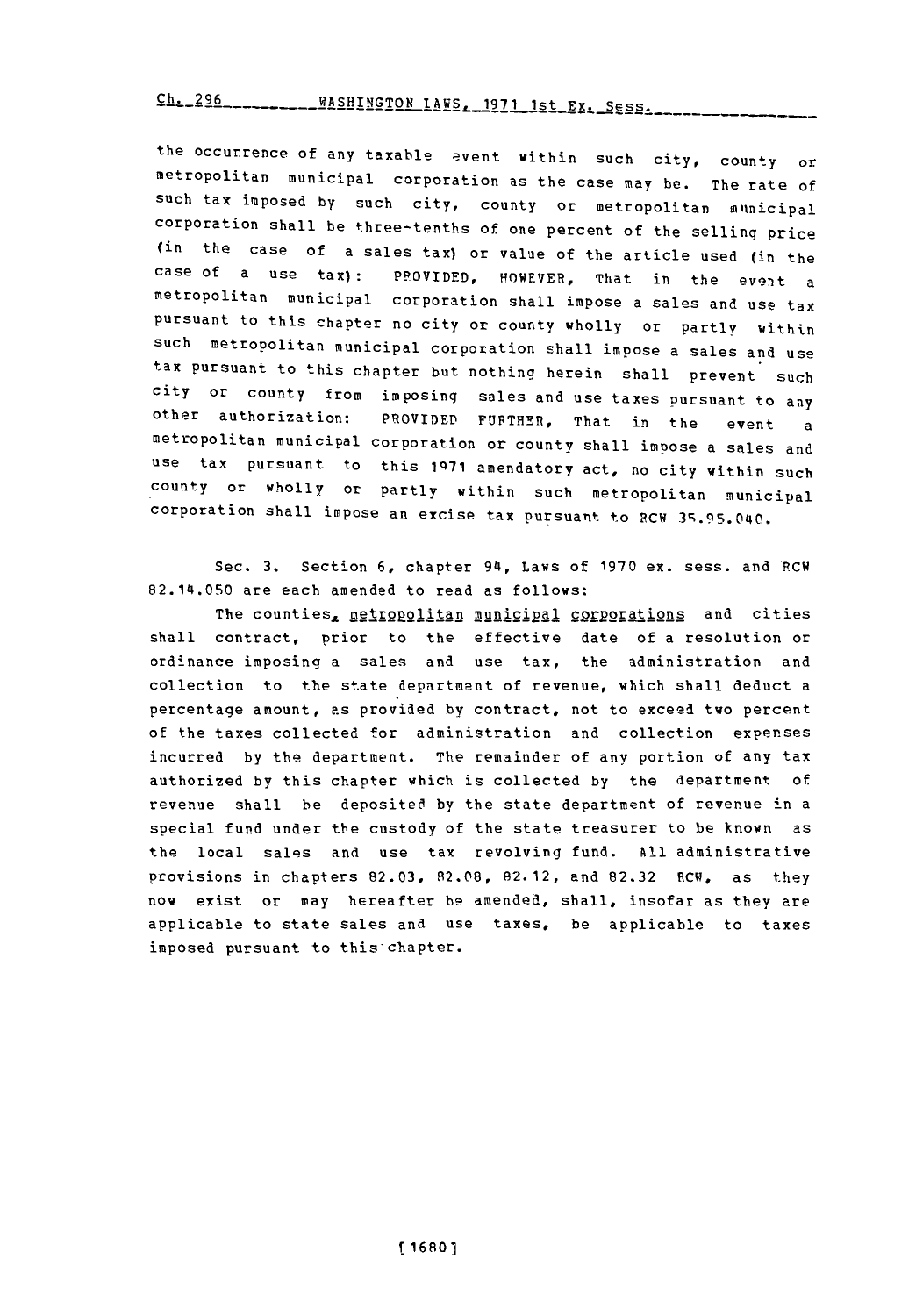Sec. U. section **7,** chapter 94, Laws of **1970** ex. sess. and 'Rcw 82.14.060 are each amended to read as follows:

Bimonthly the state treasurer shall make distribution from the local sales and use tax revolving fund to the counties, metropolitan municipal corporations and cities the amount of tax collected on behalf of each county, metropolitan municipal corporation or city, less the deduction provided for in RCW 82.14.050.

In the event that any ordinance or resolution imposes a sales and use tax at a rate in excess of the applicable limits contained herein, such ordinance or resolution shall not be considered void in toto, but only with respect to that portion of the rate which is in excess of the applicable limits contained herein.

NEW **SECTION.** Sec. **5. If** any provision of this **<sup>1971</sup>** amendatory act, or its application to any person or circumstance is held invalid, the remainder of the act, or the application of the provision to other persons or circumstances is not affected.

> Passed the Senate May 7, 1971. Passed the House May **9, 1971.** Approved **by** the Governor May 21, **1971** with the exception of certain items which are vetoed. Filed in office of Secretary of State May 21, **1971.** Note: Governor's explanation of partial veto is as follows:

> > **Message**

**..** .This bill permits the voters within the boundaries **Veto** of a metropolitan municipal corporation to authorize a local sales tax of three tenths of a percent in lieu of the local household tax in Class AA Counties. It provides the funding mechanism for the financing oF a public transportation system to be operated **by** a metropolitan municipal corporation. monies raised at the local level through the imposition of the additional sales tax are matchable, with certain limitations, with state funds.

Section 2 provides that the metro council may submit an authorizing proposition to the voters with respect to the issue of the imposition of the sales tax. There is an ambiguity in the first sentence of section 2 with respect to the reference to ownership of a public transportation system. In order to avoid any uncertainty I have, for clarification purposes, item vetoed that reference.

Section 2 also contains a requirement that the proposition submitted to the voters shall include language